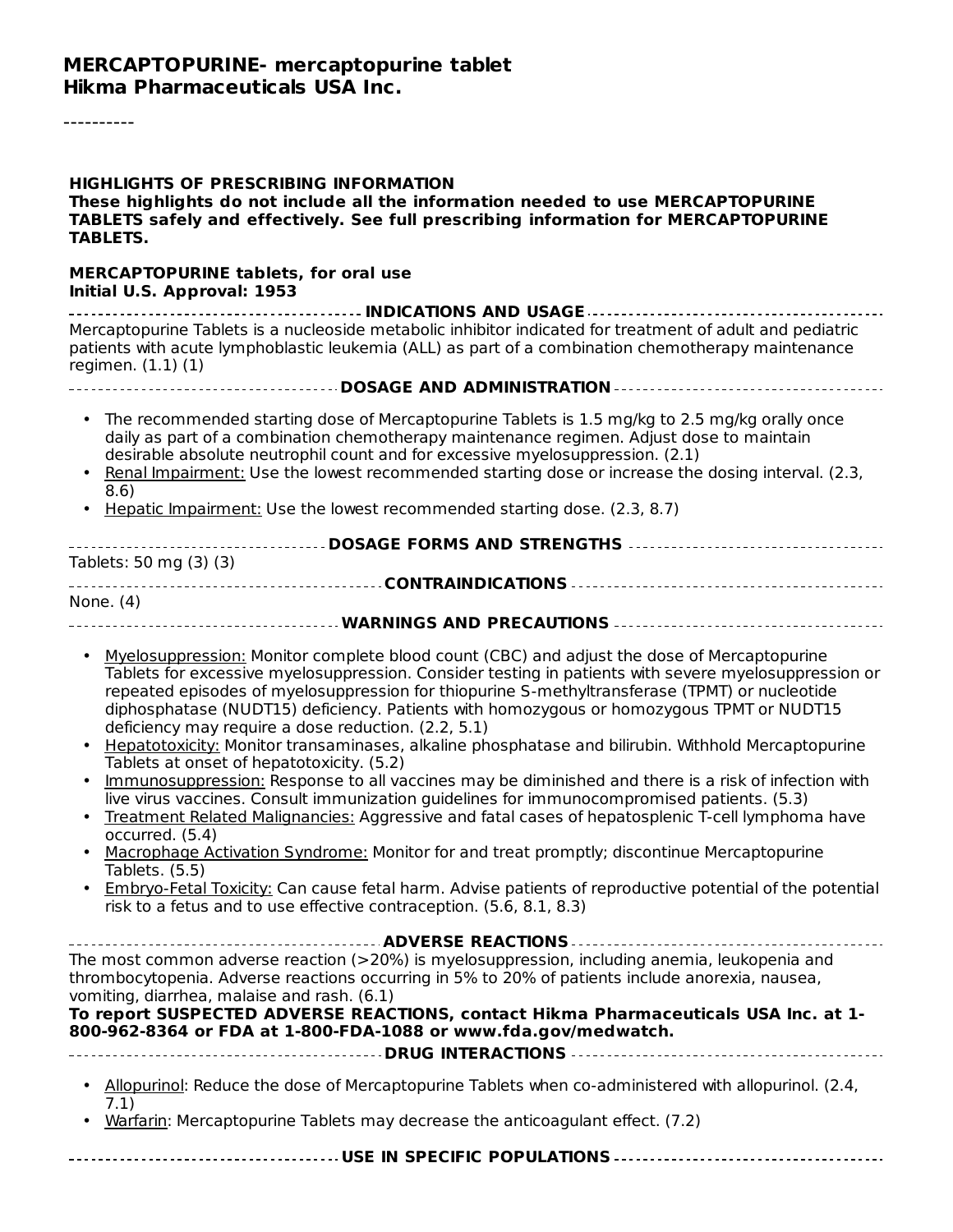- Lactation: Advise not to breastfeed. (8.2)
- Infertility: Can impair fertility. (8.3)

#### **See 17 for PATIENT COUNSELING INFORMATION.**

**Revised: 6/2021**

#### **FULL PRESCRIBING INFORMATION: CONTENTS\* 1 INDICATIONS AND USAGE**

1.1 Acute Lymphoblastic Leukemia

## **2 DOSAGE AND ADMINISTRATION**

- 2.1 Recommended Dosage
- 2.2 Dosage Modifications in Patients with TPMT and NUDT15 Deficiency
- 2.3 Dosage Modifications in Renal and Hepatic Impairment
- 2.4 Dosage Modification with Concomitant Use of Allopurinol

## **3 DOSAGE FORMS AND STRENGTHS**

## **4 CONTRAINDICATIONS**

## **5 WARNINGS AND PRECAUTIONS**

- 5.1 Myelosuppression
- 5.2 Hepatotoxicity
- 5.3 Immunosuppression
- 5.4 Treatment Related Malignancies
- 5.5 Macrophage Activation Syndrome
- 5.6 Embryo-Fetal Toxicity

# **6 ADVERSE REACTIONS**

6.1 Clinical Trials Experience

# **7 DRUG INTERACTIONS**

- 7.1 Allopurinol
- 7.2 Warfarin
- 7.3 Myelosuppressive Products
- 7.4 Aminosalicylates
- 7.5 Hepatotoxic Products

# **8 USE IN SPECIFIC POPULATIONS**

- 8.1 Pregnancy
- 8.2 Lactation
- 8.3 Females and Males of Reproductive Potential
- 8.4 Pediatric Use
- 8.5 Geriatric Use
- 8.6 Renal Impairment
- 8.7 Hepatic Impairment

### **10 OVERDOSAGE**

### **11 DESCRIPTION**

### **12 CLINICAL PHARMACOLOGY**

- 12.1 Mechanism of Action
- 12.2 Pharmacodynamics
- 12.3 Pharmacokinetics
- 12.5 Pharmacogenomics

# **13 NONCLINICAL TOXICOLOGY**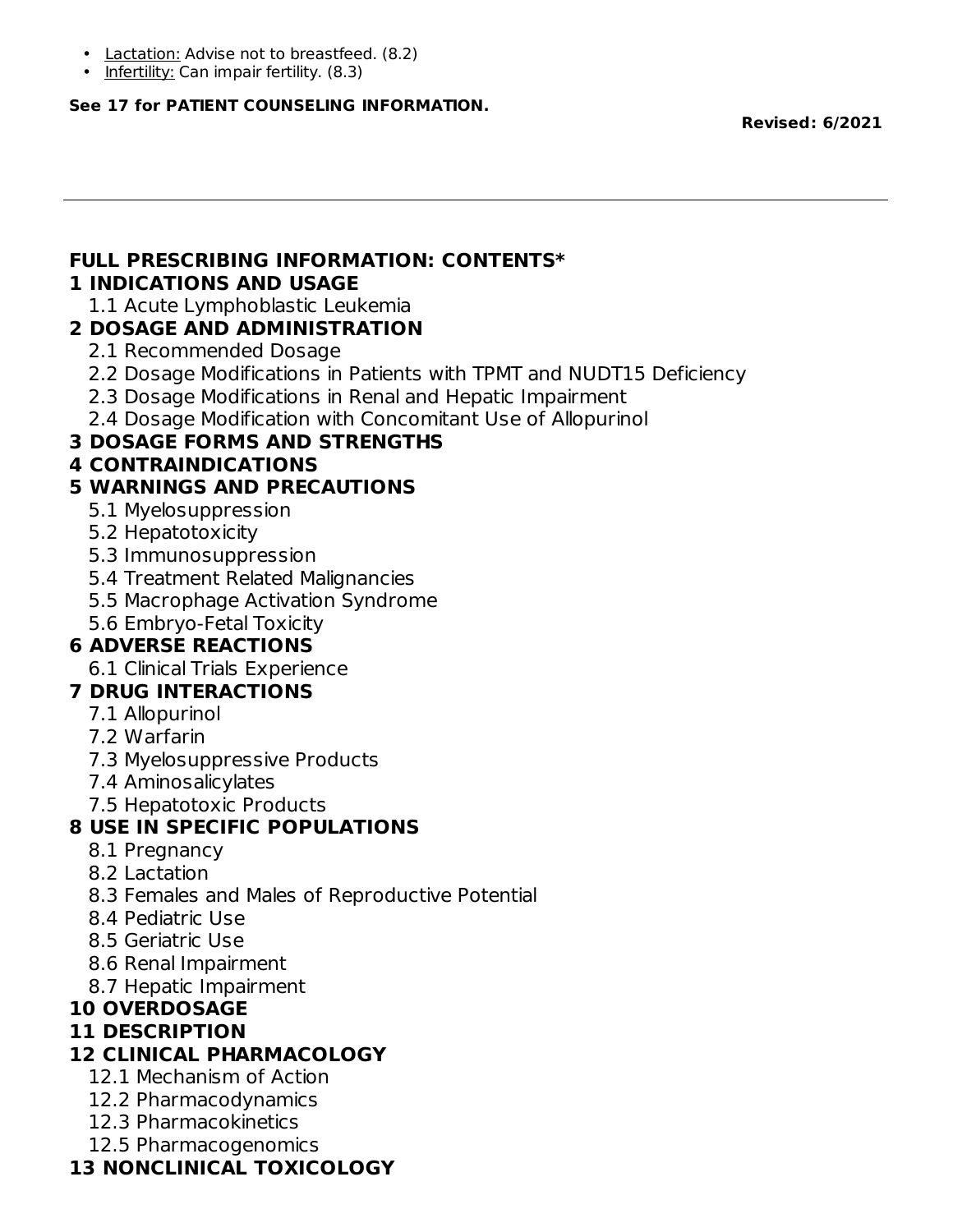#### **15 REFERENCES**

# **16 HOW SUPPLIED/STORAGE AND HANDLING**

#### **17 PATIENT COUNSELING INFORMATION**

\* Sections or subsections omitted from the full prescribing information are not listed.

# **FULL PRESCRIBING INFORMATION**

# **1 INDICATIONS AND USAGE**

# **1.1 Acute Lymphoblastic Leukemia**

Mercaptopurine Tablets are indicated for treatment of adult and pediatric patients with acute lymphoblastic leukemia (ALL) as part of a combination chemotherapy maintenance regimen.

# **2 DOSAGE AND ADMINISTRATION**

# **2.1 Recommended Dosage**

The recommended starting dosage of Mercaptopurine Tablets is 1.5 mg/kg to 2.5 mg/kg orally once daily as part of combination chemotherapy maintenance regimen. A recommended dosage for patients less than 17 kg is not achievable, because the only available strength is 50 mg. Take Mercaptopurine Tablets either consistently with or without food.

After initiating Mercaptopurine Tablets, monitor complete blood count (CBC) and adjust the dose to maintain absolute neutrophil count (ANC) at a desirable level and for excessive myelosuppression. Evaluate the bone marrow in patients with prolonged myelosuppression or repeated episodes of myelosuppression to assess leukemia status and marrow cellularity.

Evaluate thiopurine S-methyltransferase (TPMT) and nucleotide diphosphatase (NUDT15) status in patients with severe myelosuppression or repeated episodes or myelosuppression [see Dosage and Administration (2.2)].

Do not administer to patients who are unable to swallow tablets.

If a patient misses a dose, instruct the patient to continue with the next scheduled dose.

Mercaptopurine Tablets is a cytotoxic drug. Follow special handling and disposal procedures.

# **2.2 Dosage Modifications in Patients with TPMT and NUDT15 Deficiency**

Consider testing for TPMT and NUDT15 deficiency in patients who experience severe myelosuppression or repeated episodes of myelosuppression [see Warnings and Precautions (5.1), Clinical Pharmacology (12.5)].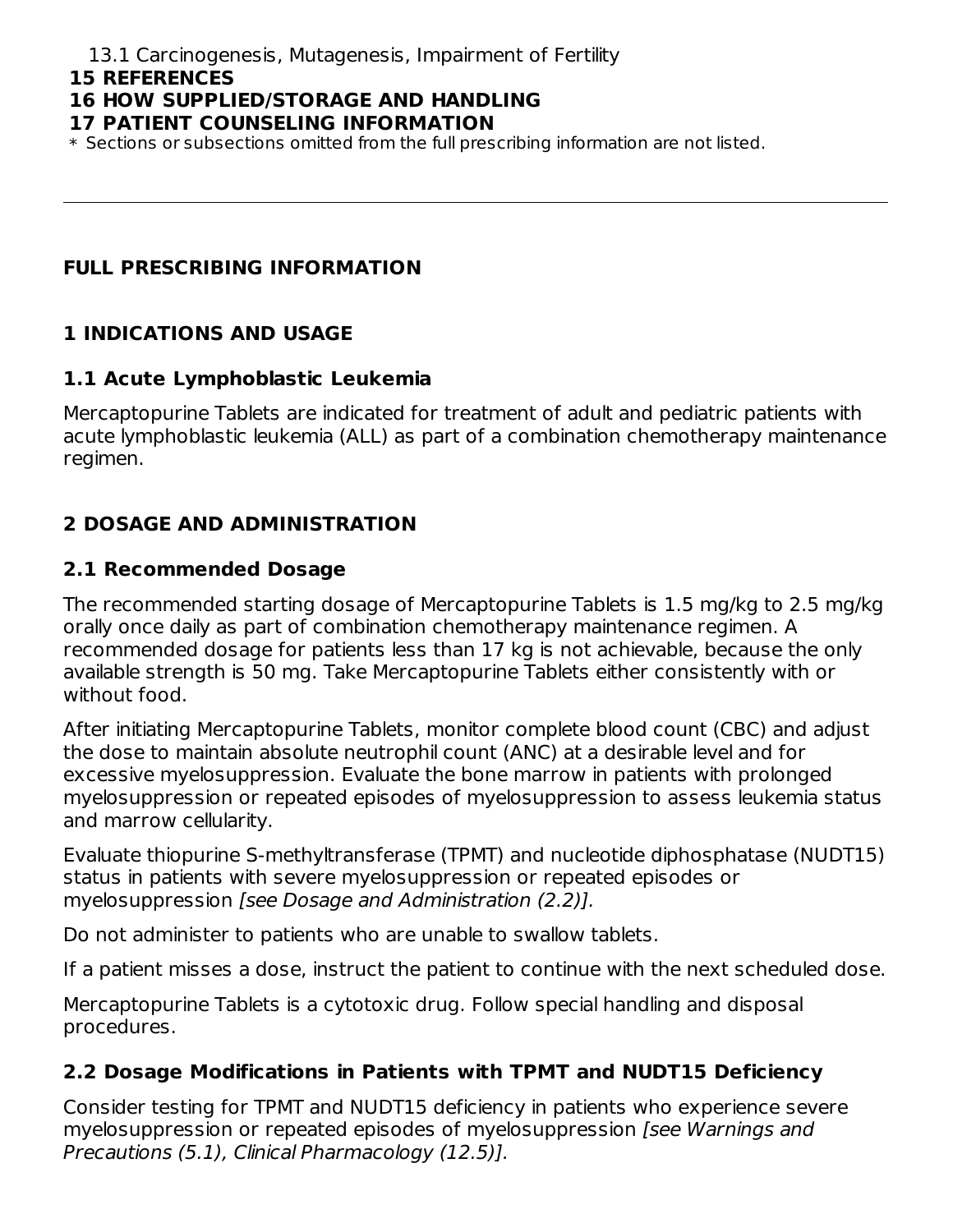## Homozygous Deficiency in either TPMT or NUDT15

Patients with homozygous deficiency of either enzyme typically require 10% or less of the recommended dosage. Reduce the recommended starting dosage of Mercaptopurine Tablets in patients who are known to have homozygous TPMT or NUDT15 deficiency.

## Heterozygous Deficiency in TPMT and/or NUDT15

Reduce the Mercaptopurine Tablets dose based on tolerability. Most patients with heterozygous TPMT or NUDT15 deficiency tolerate the recommended dosage, but some require a dose reduction based on adverse reactions. Patients who are heterozygous for both TPMT and NUDT15 may require more substantial dose reductions.

# **2.3 Dosage Modifications in Renal and Hepatic Impairment**

## Renal Impairment

Use the lowest recommended starting dosage for Mercaptopurine Tablets in patients with renal impairment (CLcr less than 50 mL/min). Adjust the dosage to maintain absolute neutrophil count (ANC) at a desirable level and for adverse reactions [see Use in Specific Populations (8.6)].

## Hepatic Impairment

Use the lowest recommended starting dosage for Mercaptopurine Tablets in patients with hepatic impairment. Adjust the dosage to maintain absolute neutrophil count (ANC) at a desirable level and for adverse reactions [see Uses in SpecificPopulations (8.7)].

# **2.4 Dosage Modification with Concomitant Use of Allopurinol**

Reduce the dose of Mercaptopurine Tablets to one-third to one-quarter of the current dosage when coadministered with allopurinol [see Drug Interactions (7.1)].

# **3 DOSAGE FORMS AND STRENGTHS**

Tablets: 50 mg mercaptopurine are pale yellow, biconvex tablets, with product identification "54 420" on one side and a score on the other side.

# **4 CONTRAINDICATIONS**

None.

# **5 WARNINGS AND PRECAUTIONS**

# **5.1 Myelosuppression**

The most consistent, dose-related adverse reaction is myelosuppression, manifested by anemia, leukopenia, thrombocytopenia, or any combination of these. Monitor CBC and adjust the dosage of Mercaptopurine Tablets for excessive myelosuppression [see Dosage and Administration (2.1)].

Consider testing for TPMT or NUDT15 deficiency in patients with severe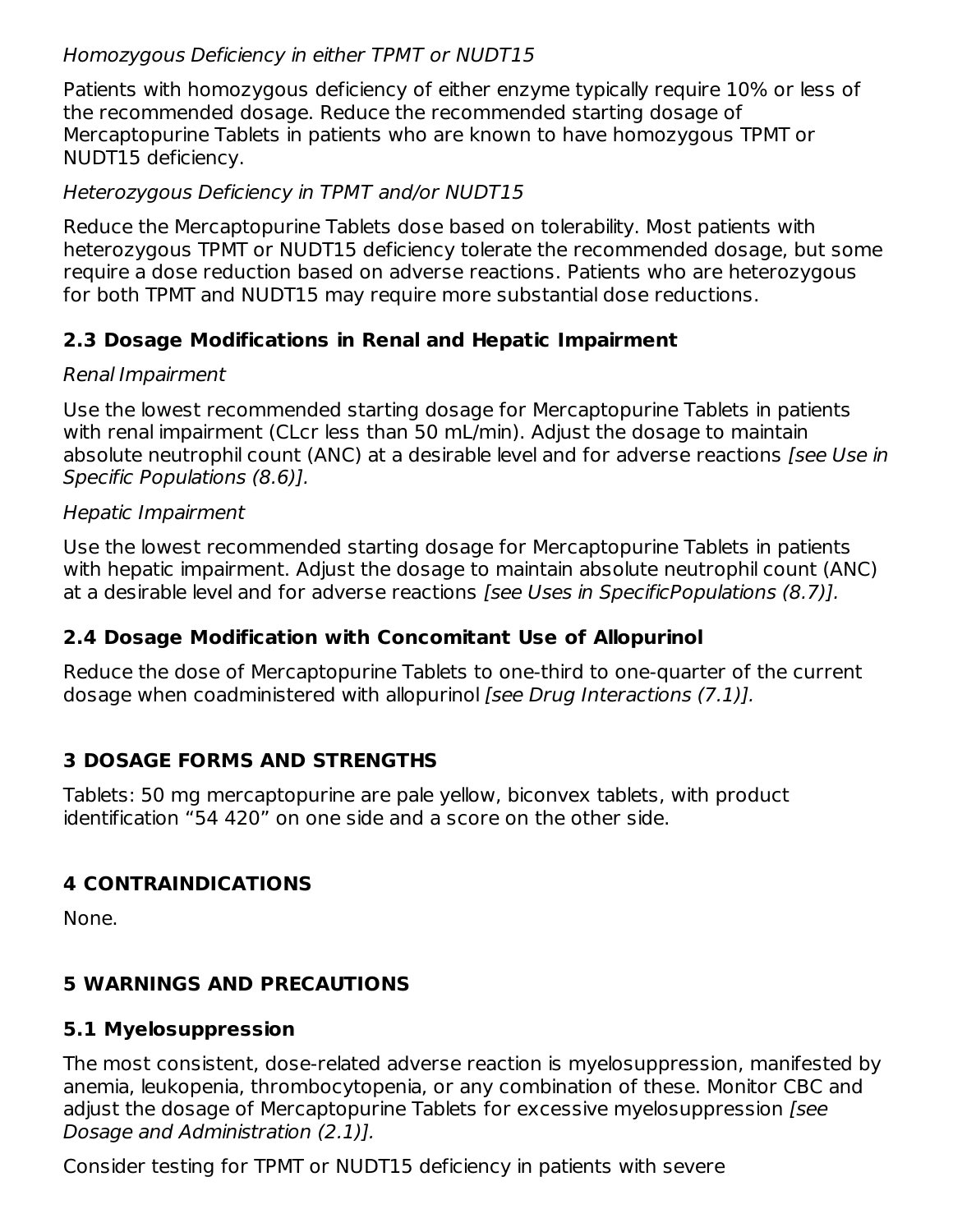myelosuppression or repeated episodes of myelosuppression. TPMT genotyping or phenotyping (red blood cell TPMT activity) and NUDT15 genotyping can identify patients who have reduced activity of these enzymes. Patients with heterozygous or homozygous TPMT or NUDT15 deficiency may require a dose reduction *[see Dosage and* Administration (2.2), Clinical Pharmacology (12.5)].

Myelosuppression can be exacerbated by coadministration with allopurinol, aminosalicylates or other products that cause myelosuppression *[see Drug Interactions* (7.1, 7.3, 7.4)]. Reduce the dose of Mercaptopurine Tablets when coadministered with allopurinol [see Dosage and Administration (2.4)]**.**

# **5.2 Hepatotoxicity**

Mercaptopurine is hepatotoxic. There are reports of deaths attributed to hepatic necrosis associated with the administration of mercaptopurine. Hepatic injury can occur with any dosage but seems to occur with greater frequency when the recommended dosage is exceeded. In some patients, jaundice has cleared following withdrawal of mercaptopurine and reappeared with rechallenge.

Usually, clinically detectable jaundice appears early in the course of treatment (1 to 2 months); however, jaundice has been reported as early as 1 week and as late as 8 years after the starting mercaptopurine. The hepatotoxicity has been associated in some cases with anorexia, diarrhea, jaundice and ascites. Hepatic encephalopathy has occurred.

Monitor serum transaminase levels, alkaline phosphatase, and bilirubin levels at weekly intervals when first beginning therapy and at monthly intervals thereafter. Monitor liver tests more frequently in patients who are receiving Mercaptopurine Tablets with other hepatotoxic products [see Drug Interactions (7.5)] or with known pre-existing liver disease. Withhold Mercaptopurine Tablets at onset of hepatotoxicity.

# **5.3 Immunosuppression**

Mercaptopurine is immunosuppressive and may impair the immune response to infectious agents or vaccines. Due to the immunosuppression associated with maintenance chemotherapy for ALL, response to all vaccines may be diminished and there is a risk of infection with live virus vaccines. Consult immunization guidelines for immunocompromised patients.

# **5.4 Treatment Related Malignancies**

Hepatosplenic T-cell lymphoma has been reported in patients treated with mercaptopurine for inflammatory bowel disease (IBD), an unapproved use. Mercaptopurine is mutagenic in animals and humans, carcinogenic in animals, and may increase the risk of secondary malignancies.

Patients receiving immunosuppressive therapy, including mercaptopurine, are at an increased risk of developing lymphoproliferative disorders and other malignancies, notably skin cancers (melanoma and non-melanoma), sarcomas (Kaposi's and non-Kaposi's) and uterine cervical cancer in situ. The increased risk appears to be related to the degree and duration of immunosuppression. It has been reported that discontinuation of immunosuppression may provide partial regression of the lymphoproliferative disorder.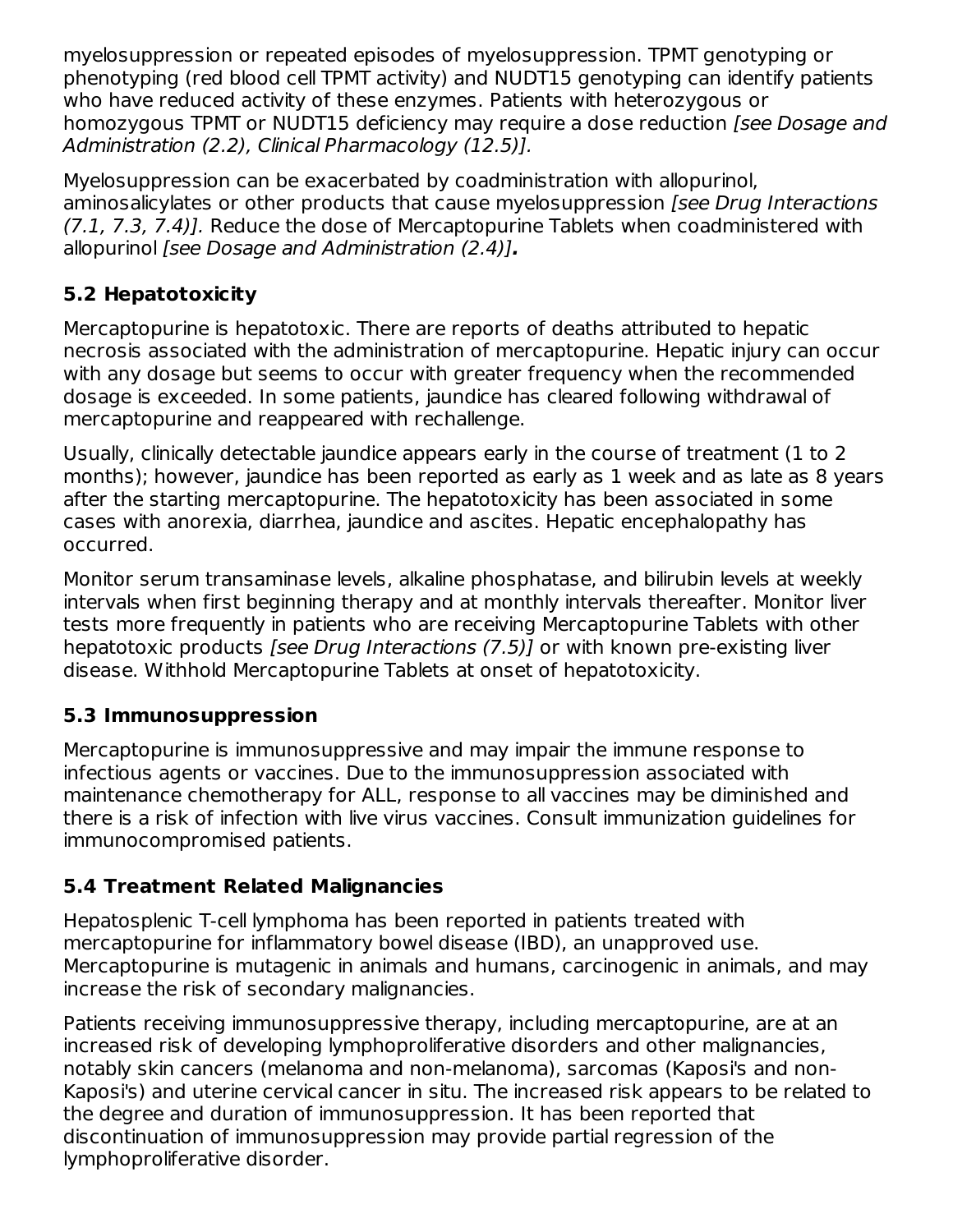A treatment regimen containing multiple immunosuppressants (including thiopurines) should therefore be used with caution as this could lead to lymphoproliferative disorders, some with reported fatalities. A combination of multiple immunosuppressants, given concomitantly increases the risk of Epstein-Barr virus (EBV)-associated lymphoproliferative disorders.

# **5.5 Macrophage Activation Syndrome**

Macrophage activation syndrome (MAS) (hemophagocytic lymphohistiocytosis) is a known, life-threatening disorder that may develop in patients with autoimmune conditions, in particular with inflammatory bowel disease (IBD), and there could potentially be an increased susceptibility for developing the condition with the use of mercaptopurine (an unapproved use). If MAS occurs, or is suspected, discontinue Mercaptopurine Tablets. Monitor for and promptly treat infections such as EBV and cytomegalovirus (CMV), as these are known triggers for MAS.

# **5.6 Embryo-Fetal Toxicity**

Mercaptopurine Tablets can cause fetal harm when administered to a pregnant woman. An increased incidence of miscarriage has been reported in women who received mercaptopurine in the first trimester of pregnancy. Adverse embryo-fetal findings, including miscarriage and stillbirth, have been reported in women who received mercaptopurine after the first trimester of pregnancy. Advise pregnant women of the potential risk to a fetus. Advise females of reproductive potential to use effective contraception during treatment with Mercaptopurine Tablets and for 6 months after the last dose. Advise males with female partners of reproductive potential to use effective contraception during treatment with Mercaptopurine Tablets and for 3 months after the last dose [see Use in Specific Populations (8.1, 8.3)].

# **6 ADVERSE REACTIONS**

The following clinically significant adverse reactions are described elsewhere in the labeling:

- Myelosuppression [see Warnings and Precautions (5.1)]
- Hepatotoxicity [see Warnings and Precautions (5.2)]
- Immunosuppression [see Warnings and Precautions (5.3)]
- Treatment related malignancies [see Warnings and Precautions (5.4)]
- Macrophage activation syndrome [see Warnings and Precautions (5.5)]

# **6.1 Clinical Trials Experience**

Because clinical trials are conducted under widely varying conditions, adverse reaction rates observed in the clinical trials of a drug cannot be directly compared to rates in the clinical trials of another drug and may not reflect the rates observed in practice.

Based on multicenter cooperative group ALL trials, the most common adverse reaction occurring in > 20% of patients was myelosuppression, including anemia, neutropenia, lymphopenia and thrombocytopenia. Adverse reactions occurring in 5% to 20% of patients included anorexia, nausea, vomiting, diarrhea, malaise and rash. Adverse reactions occurring in < 5 % of patients included urticaria, hyperuricemia, oral lesions, increased transaminases, hyperbilirubinemia, hyperpigmentation, infections, and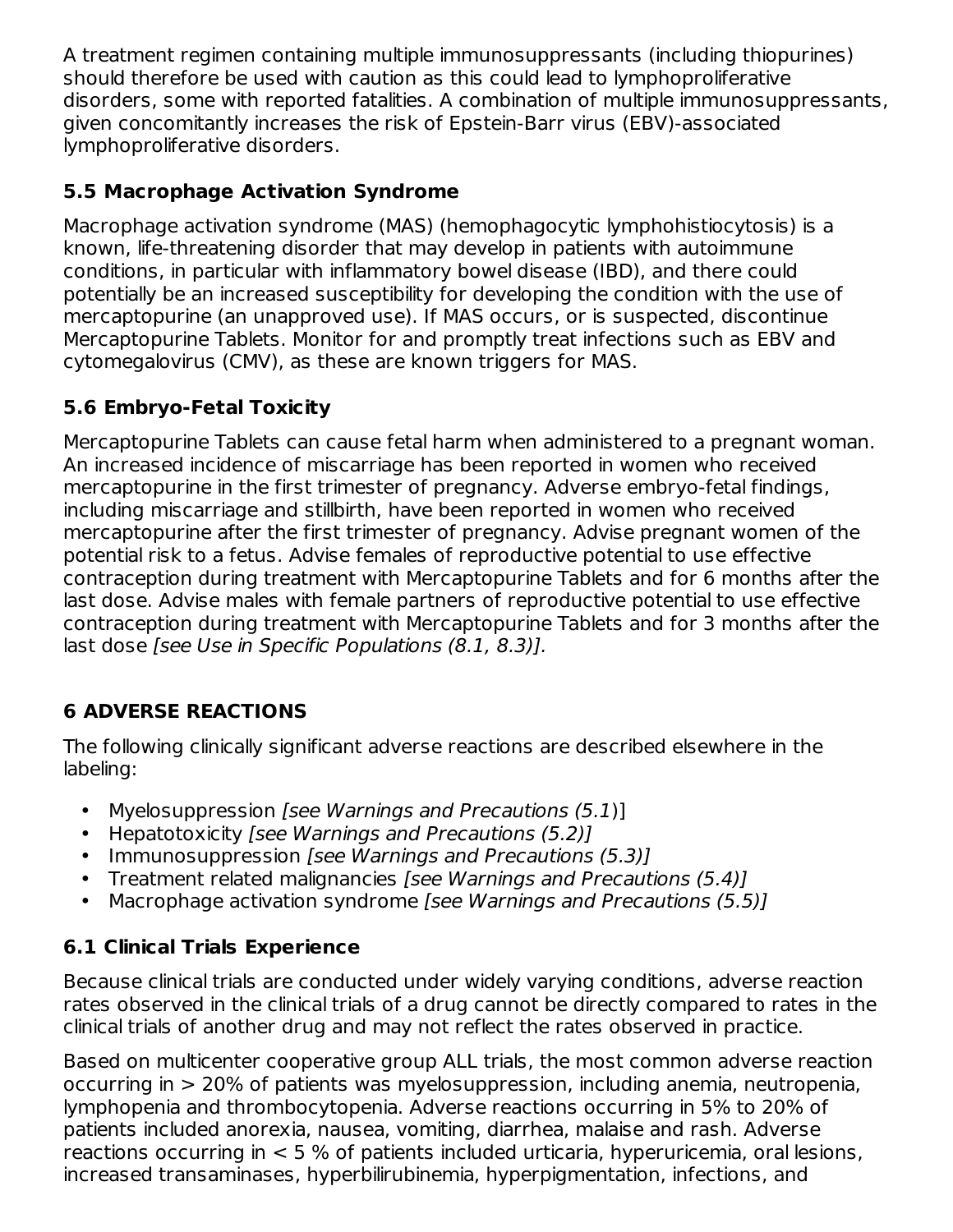pancreatitis. Oral lesions resemble thrush rather than antifolic ulcerations. Delayed or late adverse reactions include hepatic fibrosis, hyperbilirubinemia, alopecia, pulmonary fibrosis, oligospermia and secondary malignancies [see Warnings and Precautions  $(5.1.5.2)$ .

Drug fever has been reported with mercaptopurine.

Additional adverse reactions that have been reported in patients who have received mercaptopurine include photosensitivity, hypoglycemia, and portal hypertension.

# **7 DRUG INTERACTIONS**

# **7.1 Allopurinol**

Allopurinol can inhibit the first-pass oxidative metabolism of mercaptopurine by xanthine oxidase, which can lead to an increased risk of mercaptopurine adverse reactions (i.e., myelosuppression, nausea, and vomiting) [see Warnings andPrecautions (5.1), Adverse Reactions (6.1)]. Reduce the dose of Mercaptopurine Tablets when coadministered with allopurinol [see Dosage and Administration (2.4)].

# **7.2 Warfarin**

The concomitant administration of Mercaptopurine Tablets and warfarin may decrease the anticoagulant effectiveness of warfarin. Monitor the international normalized ratio (INR) in patients receiving warfarin and adjust the warfarin dosage as appropriate.

# **7.3 Myelosuppressive Products**

Mercaptopurine Tablets can cause myelosuppression. Myelosuppression may be increased when Mercaptopurine Tablets are coadministered with other products that cause myelosuppression. Enhanced myelosuppression has been noted in some patients also receiving trimethoprim-sulfamethoxazole. Monitor the CBC and adjust the dose of Mercaptopurine Tablets for excessive myelosuppression [see Dosage and Administration (2.1), Warnings and Precautions (5.1)].

# **7.4 Aminosalicylates**

Aminosalicylates (e.g., mesalamine, olsalazine or sulfasalazine) may inhibit the TPMT enzyme, which may increase the risk of myelosuppression when coadministered with Mercaptopurine Tablets. When aminosalicylates and Mercaptopurine Tablets are coadministered, use the lowest possible doses for each drug and monitor more frequently for myelosuppression [see Warnings and Precautions (5.1)].

# **7.5 Hepatotoxic Products**

Mercaptopurine Tablets can cause hepatotoxicity. Hepatotoxicity may be increased when Mercaptopurine Tablets are coadministered with other products that cause hepatotoxicity. Monitor liver tests more frequently in patients who are receiving Mercaptopurine Tablets with other hepatotoxic products [see Warnings and Precautions  $(5.2)$ ].

# **8 USE IN SPECIFIC POPULATIONS**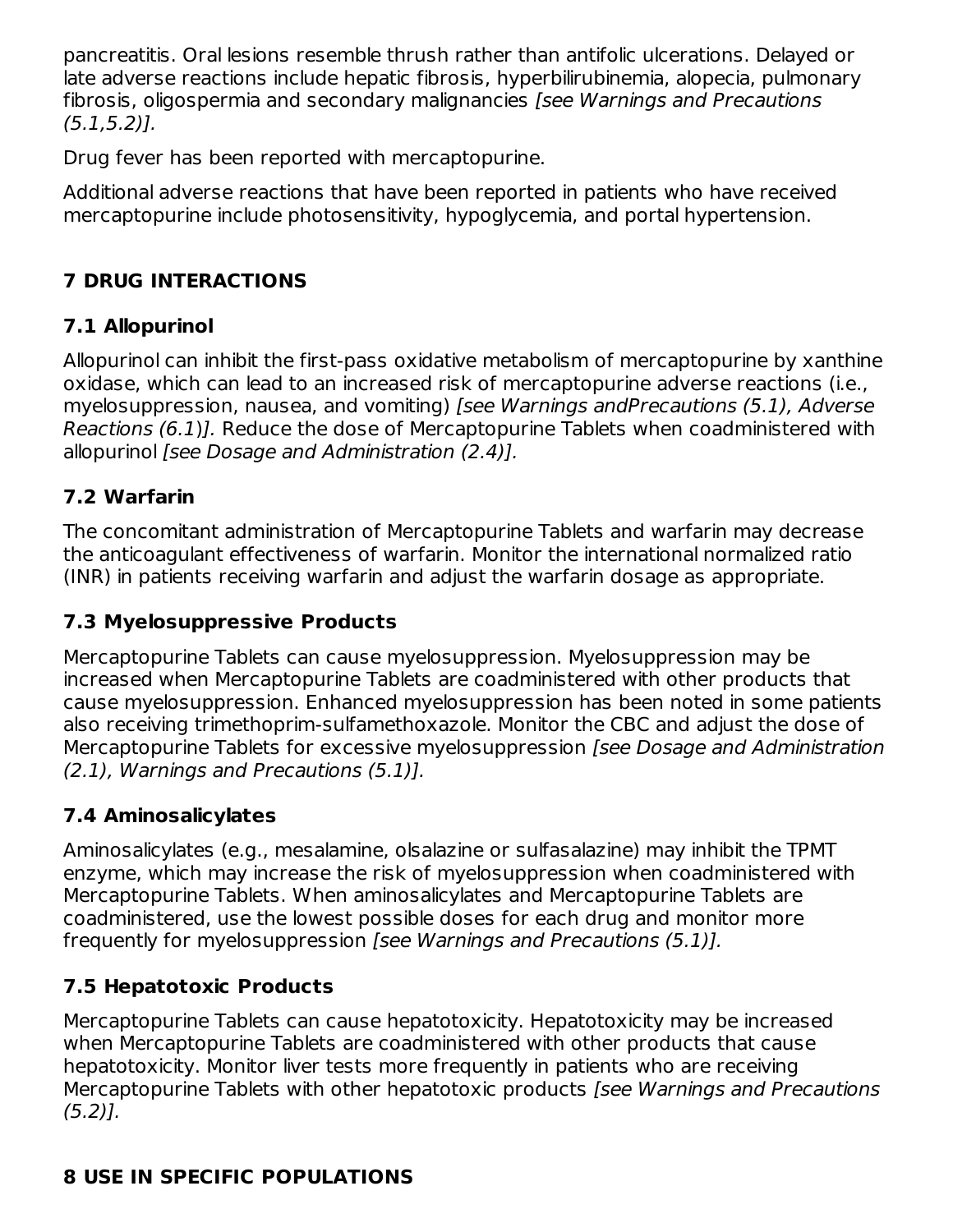# **8.1 Pregnancy**

### Risk Summary

Mercaptopurine Tablets can cause fetal harm when administered to a pregnant woman [see Clinical Pharmacology (12.1)]. Pregnant women who receive mercaptopurine have an increased incidence of miscarriage and stillbirth (see Data). Advise pregnant women of the potential risk to a fetus.

The estimated background risk of major birth defects and miscarriage for the indicated population(s) is unknown. All pregnancies have a background risk of birth defect, loss, or other adverse outcomes. In the U.S. general population, the estimated background risk of major birth defects and miscarriage in clinically recognized pregnancies is 2% to 4% and 15% to 20%, respectively.

#### Data

#### Human Data

Women receiving mercaptopurine in the first trimester of pregnancy have an increased incidence of miscarriage; the risk of malformation in offspring surviving first trimester exposure is not known. In a series of 28 women receiving mercaptopurine after the first trimester of pregnancy, 3 mothers died prior to delivery, 1 delivered a stillborn child, and 1 aborted; there were no cases of macroscopically abnormal fetuses.

#### Animal Data

Mercaptopurine was embryo-lethal and teratogenic in several animal species (rat, mouse, rabbit, and hamster) at doses less than the recommended human dose.

# **8.2 Lactation**

### Risk Summary

There are no data on the presence of mercaptopurine or its metabolites in human milk, the effects on the breastfed child, or the effects on milk production. Because of the potential for serious adverse reactions in the breastfed child, advise women not to breastfeed during treatment with Mercaptopurine Tablets and for 1 week after the last dose.

# **8.3 Females and Males of Reproductive Potential**

Mercaptopurine Tablets can cause fetal harm when administered to pregnant women [see Use in Specific Populations (8.1)].

### Pregnancy Testing

Verify the pregnancy status in females of reproductive potential prior to initiating Mercaptopurine Tablets [see Use in Specific Populations (8.1)].

### Contraception

#### Females

Advise females of reproductive potential to use effective contraception during treatment with Mercaptopurine Tablets and for 6 months after the last dose.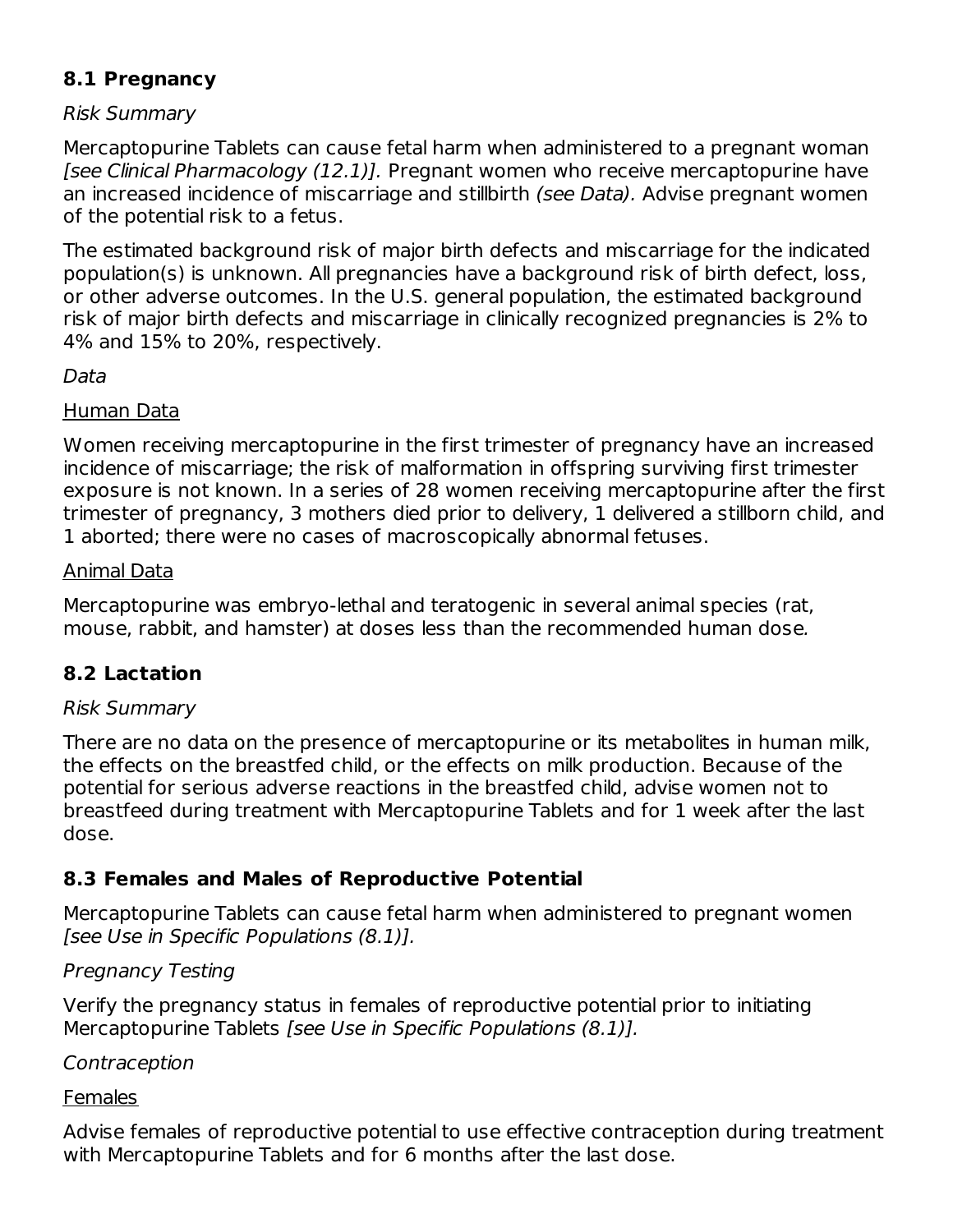#### Males

Based on genotoxicity findings, advise males with female partners of reproductive potential to use effective contraception during treatment with Mercaptopurine Tablets and for 3 months after the last dose [see Nonclinical Toxicology (13.1)].

Infertility

#### Females and Males

Based on findings from animal studies, Mercaptopurine Tablets can impair female and male fertility *[see NonclinicalToxicology (13.1)]*. The long-term effects of mercaptopurine on female and male fertility, including the reversibility have not been studied.

## **8.4 Pediatric Use**

Safety and effectiveness of Mercaptopurine Tablets have been established in pediatric patients. Use of Mercaptopurine Tablets in pediatrics is supported by evidence from the published literature and clinical experience. Symptomatic hypoglycemia has been reported in pediatric patients with ALL receiving mercaptopurine. Reported cases were in pediatrics less than 6 years of age or with a low body mass index.

# **8.5 Geriatric Use**

Clinical studies of mercaptopurine did not include sufficient numbers of subjects aged 65 and over to determine whether they respond differently from younger subjects. Other reported clinical experience has not identified differences in responses between the elderly and younger patients. In general, dose selection for an elderly patient should be cautious, usually starting at the low end of the dosing range, reflecting the greater frequency of decreased hepatic, renal, or cardiac function, and of concomitant disease or another drug therapy.

### **8.6 Renal Impairment**

Use the lowest recommended starting dosage for Mercaptopurine Tablets or increase the dosing interval to every 36 to 48 hours in patients with renal impairment (CLcr less than 50 mL/min). Adjust the dose to maintain absolute neutrophil count (ANC) at a desirable level and for adverse reactions [see Dosage and Administration (2.3)].

# **8.7 Hepatic Impairment**

Use the lowest recommended starting dosage for Mercaptopurine Tablets in patients with hepatic impairment. Adjust the dose to maintain absolute neutrophil count (ANC) at a desirable level and for adverse reactions [see Dosage and Administration (2.3)].

# **10 OVERDOSAGE**

Signs and symptoms of mercaptopurine overdosage may be immediate (anorexia, nausea, vomiting, and diarrhea); or delayed (myelosuppression, liver dysfunction, and gastroenteritis). Dialysis cannot be expected to clear mercaptopurine. Hemodialysis is thought to be of marginal use due to the rapid intracellular incorporation of mercaptopurine into active metabolites with long persistence.

Withhold Mercaptopurine Tablets immediately for severe or life-threatening adverse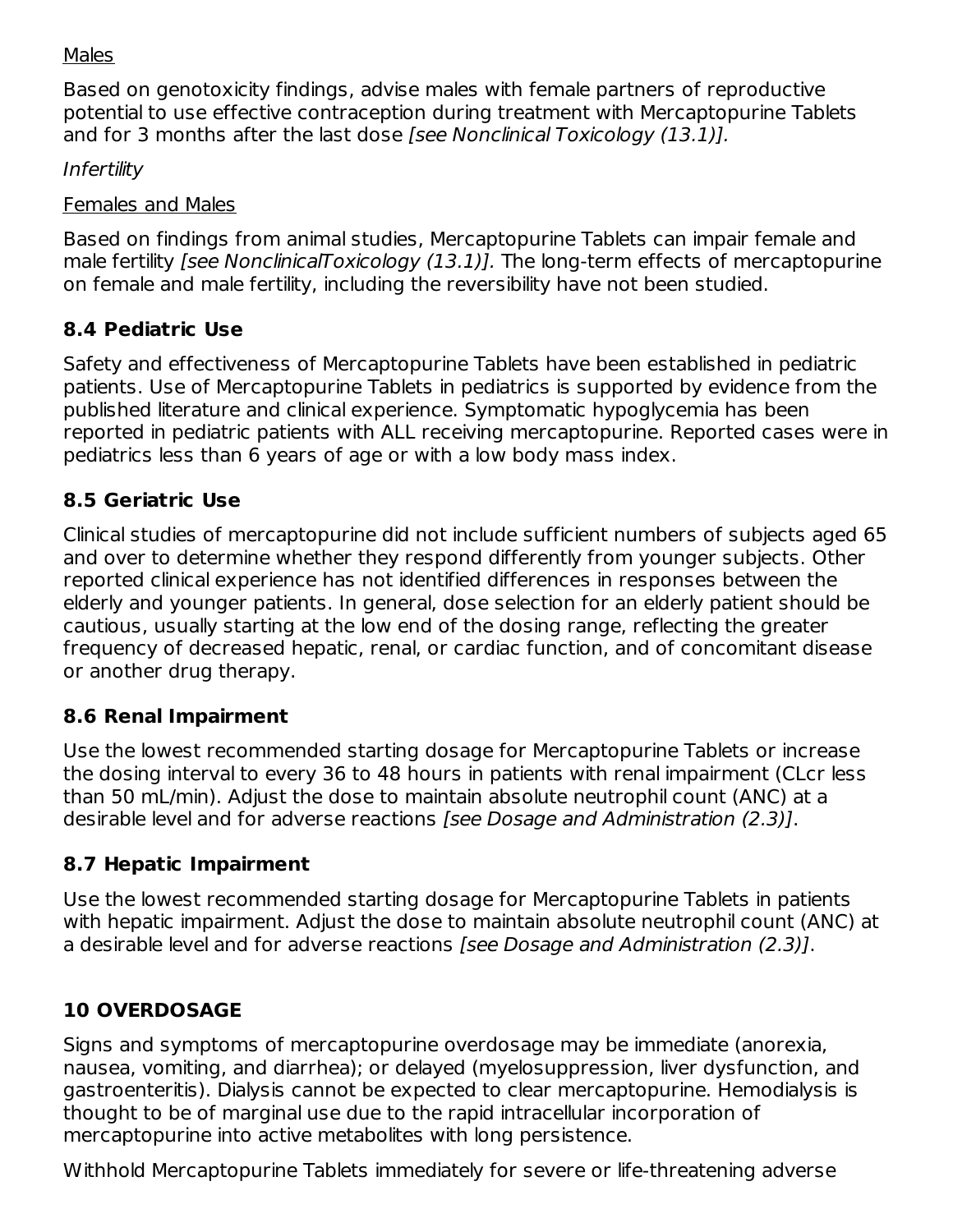reactions occur during treatment. If a patient is seen immediately following an accidental overdosage, it may be useful to induce emesis.

# **11 DESCRIPTION**

Mercaptopurine is a nucleoside metabolic inhibitor, the chemical name is 6H-purine-6 thione, 1,7-dihydro-, monohydrate. The molecular formula is  $\mathsf{C}_5\mathsf{H}_4\mathsf{N}_4\mathsf{S}\bullet \mathsf{H}_2\mathsf{O}$  and the molecular weight is 170.20. Its structural formula is:



Mercaptopurine is a yellow, crystalline powder. Mercaptopurine is practically insoluble in water and in ether. It has a pKa of 7.8, an average tapped density of 1.0 g/mL and average bulk density of 0.85 g/mL. It dissolves in solutions of alkali hydroxides.

Mercaptopurine Tablets, USP are available for oral use. Each scored tablet contains 50 mg mercaptopurine, USP and the following inactive ingredients: corn starch, hypromellose, lactose (anhydrous), lactose monohydrate, magnesium stearate, potato starch, sodium starch glycolate and stearic acid.

Each tablet meets the requirements of Test 2 for Dissolution in the USP monograph for Mercaptopurine Tablets, USP.

# **12 CLINICAL PHARMACOLOGY**

### **12.1 Mechanism of Action**

Mercaptopurine is a purine analog that undergoes intracellular transport and activation to form metabolites including thioguanine nucleotides (TGNs). Incorporation of TGNs into DNA or RNA results in cell-cycle arrest and cell death. TGNs and other mercaptopurine metabolites are also inhibitors of de novo purine synthesis and purine nucleotide interconversions. Mercaptopurine was cytotoxic to proliferating cancer cells in vitro and had antitumor activity in mouse tumor models. It is not known which of the biochemical effects of mercaptopurine and its metabolites are directly or predominantly responsible for cell death.

# **12.2 Pharmacodynamics**

### Exposure-Response Relationships

Mercaptopurine exposure-response relationships and the time course of pharmacodynamics response are unknown.

# **12.3 Pharmacokinetics**

Following a single oral dose of mercaptopurine 50 mg under fasted conditions to adult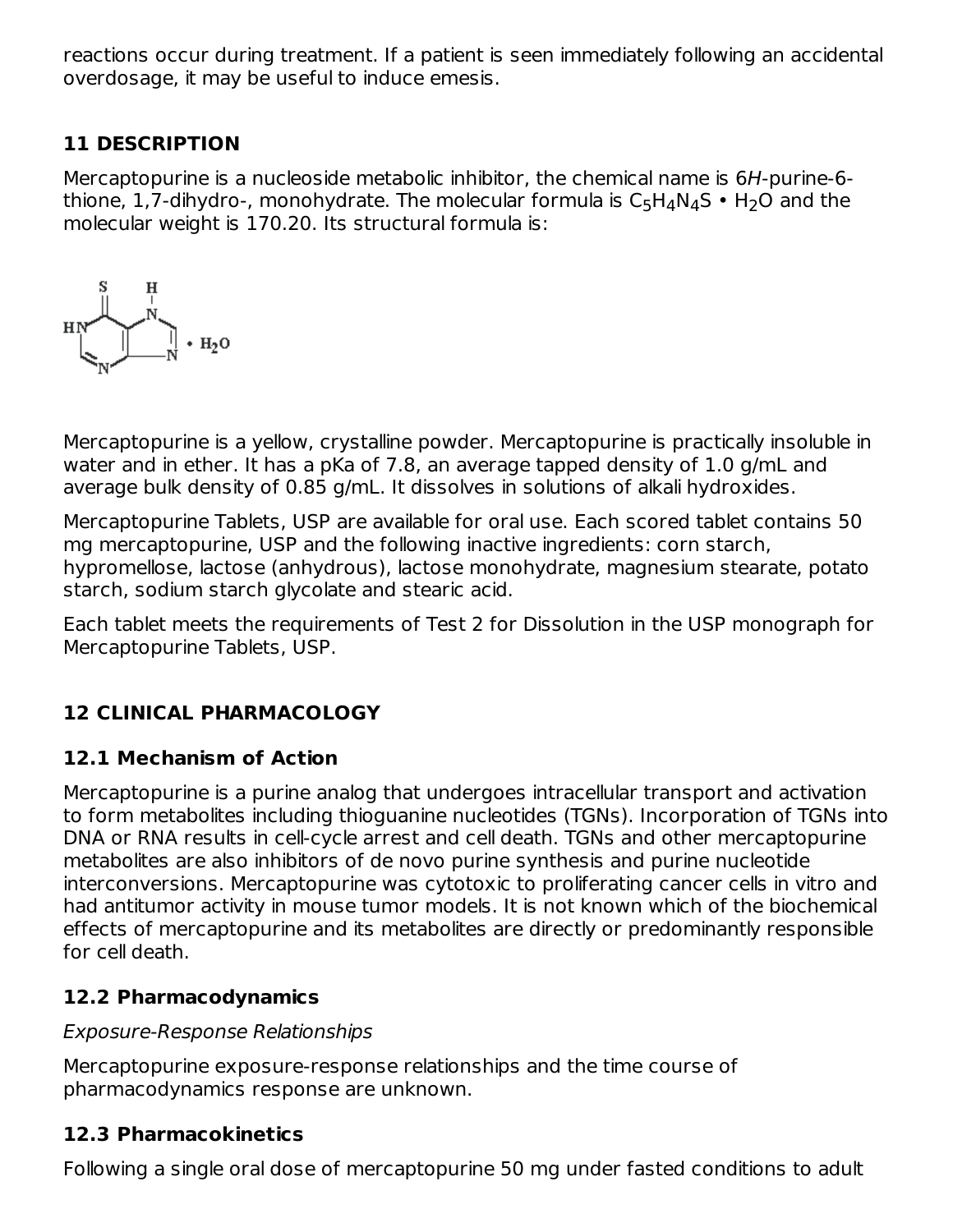# healthy subjects, the mean

AUC<sub>0</sub>-<sub>INF</sub> was 129 h•ng/mL and C<sub>max</sub> was 69 ng/mL.

## Absorption

## Food Effect

Food has been shown to decrease the exposure of mercaptopurine.

## **Distribution**

The volume of distribution usually exceeded that of the total body water. There is negligible entry of mercaptopurine into cerebrospinal fluid.

Plasma protein binding averages 19% over the concentration range 10 to 50 mcg/mL (a concentration only achieved by intravenous administration of mercaptopurine at doses exceeding 5 to 10 mg/kg).

## Elimination

The elimination half-life is less than 2 hours following a single oral dose.

## Metabolism

Mercaptopurine is inactivated via two major pathways. One is thiol methylation, which is catalyzed by the polymorphic enzyme thiopurine S-methyltransferase (TPMT), to form the inactive metabolite methyl-mercaptopurine. The second inactivation pathway is oxidation, which is catalyzed by xanthine oxidase. The product of oxidation is the inactive metabolite 6-thiouric acid.

### Excretion

Following the oral administration of radiolabeled mercaptopurine, 46% of the dose was recovered in the urine (as parent drug and metabolites) in the first 24 hours.

# **12.5 Pharmacogenomics**

Several published studies indicate that patients with reduced TPMT or NUDT15 activity receiving usual doses of mercaptopurine, accumulate excessive cellular concentrations of active 6-TGNs, and are at higher risk for severe myelosuppression. In a study of 1028 children with ALL, the approximate tolerated mercaptopurine dosage for patients with TPMT and/or NUDT15 deficiency on mercaptopurine maintenance therapy (as a percentage of the planned dosage) was as follows: heterozygous for either TPMT or NUDT15, 50 to 90%; heterozygous for both TPMT and NUDT15, 30 to 50%; homozygous for either TPMT or NUDT15, 5 to 10%.

Approximately 0.3% (1:300) of patients of European or African ancestry have two lossof-function alleles of the TPMT gene and have little or no TPMT activity (homozygous deficient or poor metabolizers), and approximately 10% of patients have one loss-offunction TPMT allele leading to intermediate TPMT activity (heterozygous deficient or intermediate metabolizers). The TPMT\*2, TPMT\*3A, and TPMT\*3C alleles account for about 95% of individuals with reduced levels of TPMT activity.

NUDT15 deficiency is detected in <1% of patients of European or African ancestry. Among patients of East Asian ancestry (i.e., Chinese, Japanese, Vietnamese), 2% have two loss-of-function alleles of the NUDT15 gene, and approximately 21% have one lossof-function allele. The p.R139C variant of NUDT15 (present on the \*2 and \*3 alleles) is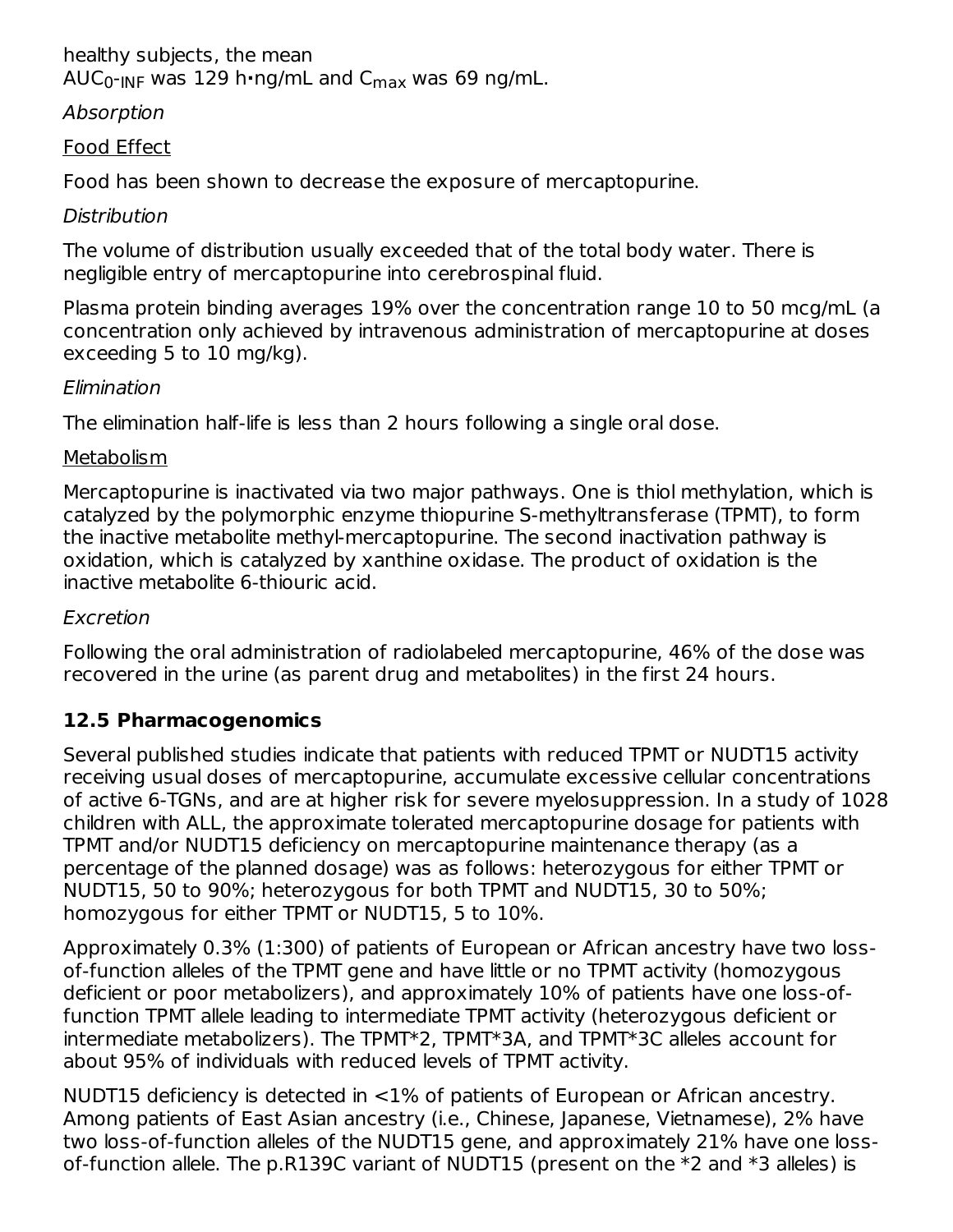the most commonly observed, but other less common loss-of-function NUDT15 alleles have been observed.

Consider all clinical information when interpreting results from phenotypic testing used to determine the level of thiopurine nucleotides or TPMT activity in erythrocytes, since some coadministered drugs can influence measurement of TPMT activity in blood and blood from recent transfusions will misrepresent a patient's actual TPMT activity [see Dosage and Administration (2.2), Warnings and Precautions (5.1)].

# **13 NONCLINICAL TOXICOLOGY**

## **13.1 Carcinogenesis, Mutagenesis, Impairment of Fertility**

Mercaptopurine is carcinogenic in animals.

Mercaptopurine causes chromosomal aberrations in cells derived from animals and humans and induces dominant-lethal mutations in the germ cells of male mice.

Mercaptopurine can impair fertility. In mice, surviving female offspring of mothers who received chronic low doses of mercaptopurine during pregnancy were found sterile, or if they became pregnant, had smaller litters and more dead fetuses as compared to control animals.

## **15 REFERENCES**

1. OSHA Hazardous Drugs. OSHA. http://www.osha.gov/SLTC/hazardousdrugs/index.html

# **16 HOW SUPPLIED/STORAGE AND HANDLING**

### **Mercaptopurine Tablets, USP**

**50 mg supplied as pale yellow, biconvex tablets, with product identification "54 420" on one side and a score on the other side.**

NDC 0054-4581-11: Bottle of 25 Tablets

NDC 0054-4581-27: Bottle of 250 Tablets

Store at 20°C to 25°C (68°F to 77°F). [See USP Controlled Room Temperature.] Store in a dry place. Dispense in a tight, child-resistant container as defined in the USP/NF.

Mercaptopurine Tablets is a cytotoxic drug. Follow special handling and disposal procedures. 1

# **17 PATIENT COUNSELING INFORMATION**

### Major Adverse Reactions

Advise patients and caregivers that Mercaptopurine Tablets can cause myelosuppression, hepatotoxicity, and gastrointestinal toxicity. Advise patients to contact their healthcare provider if they experience fever, sore throat, jaundice, nausea, vomiting, signs of local infection, bleeding from any site, or symptoms suggestive of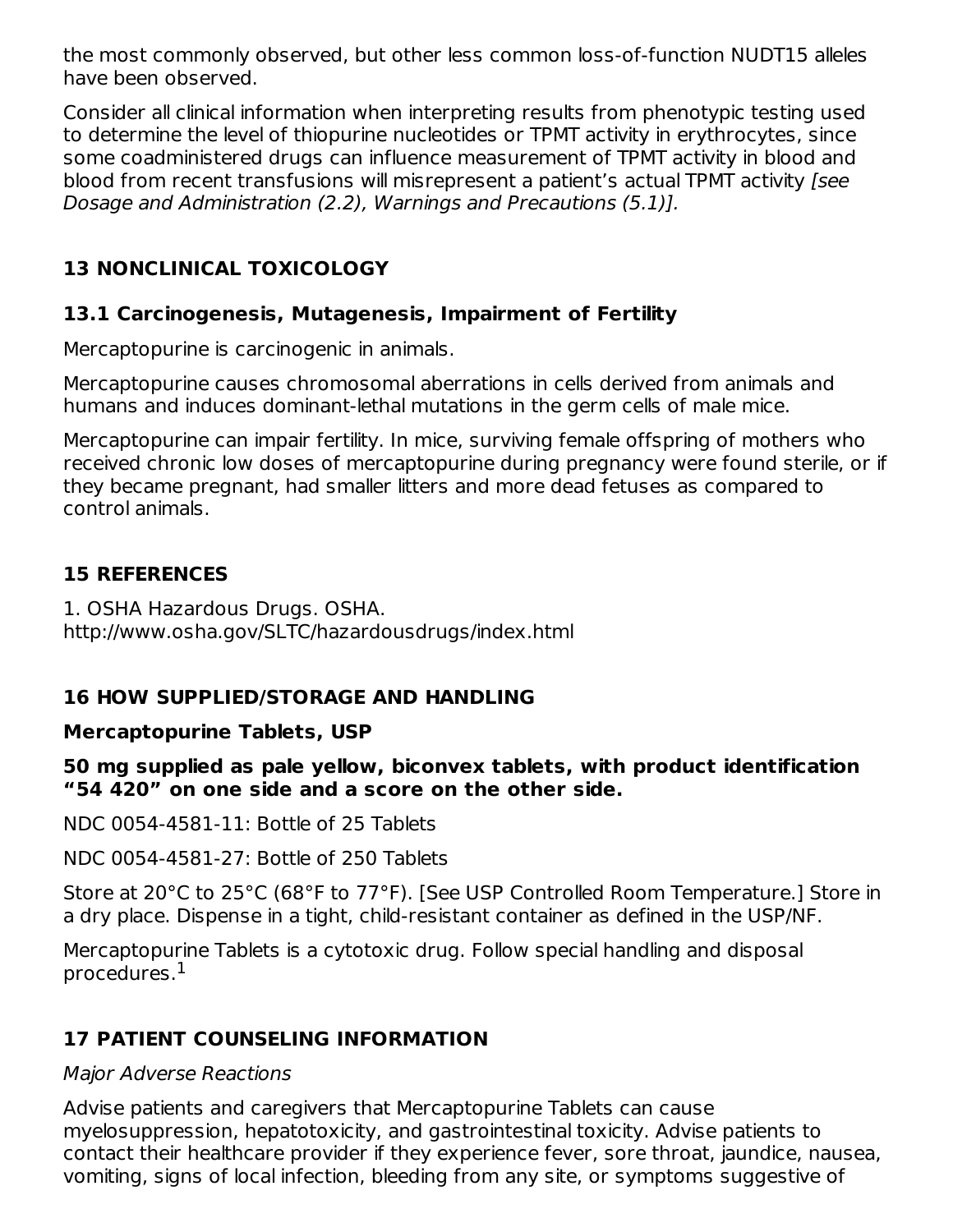anemia [see Warnings and Precautions (5.1, 5.2, 5.3)].

## Embryo-Fetal Toxicity

- Advise pregnant women of the potential risk to a fetus. Advise females of reproductive potential to inform their healthcare provider of a known or suspected pregnancy [see Warnings and Precautions (5.6), Use in SpecificPopulations (8.1)].
- $\bullet$ Advise females of reproductive potential to use effective contraception during treatment with Mercaptopurine Tablets and for 6 months after the last dose [see Use in Specific Populations (8.3)].
- Advise males with female partners of reproductive potential to use effective contraception during treatment with Mercaptopurine Tablets and for 3 months after the last dose [see Use in Specific Populations (8.3), Nonclinical Toxicology (13.1)].

### Lactation

Advise women not to breastfeed during treatment with Mercaptopurine Tablets and for 1 week after the last dose

[see Use in Specific Populations (8.2)].

### Infertility

Advise males and females of reproductive potential that Mercaptopurine Tablets can impair fertility [see Use in SpecificPopulations (8.3)].

#### Other Adverse Reactions

Instruct patients to minimize sun exposure due to risk of photosensitivity [see Adverse Reactions (6.1)].

Distributed by:

# **Hikma Pharmaceuticals USA Inc.**

Berkeley Heights, NJ 07922

### **C50000734/01**

**Revised June 2021**

# **PACKAGE/LABEL PRINCIPAL DISPLAY PANEL**

Mercaptopurine Tablets, USP

NDC 0054-4581-11: Bottle of 25 tablets

Rx only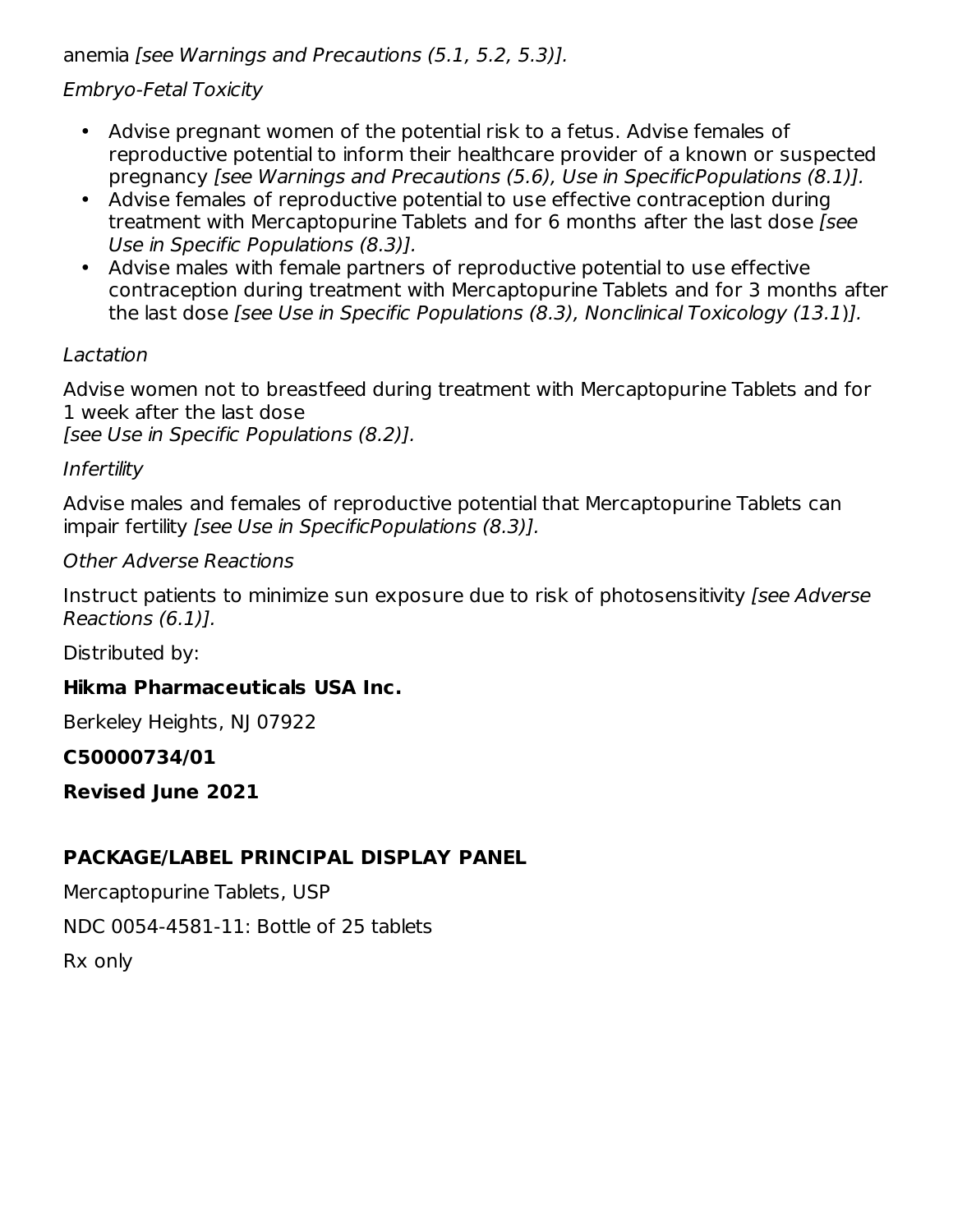

| <b>MERCAPTOPURINE</b>                                                                                               |                  |                         |              |                           |  |                  |               |
|---------------------------------------------------------------------------------------------------------------------|------------------|-------------------------|--------------|---------------------------|--|------------------|---------------|
| mercaptopurine tablet                                                                                               |                  |                         |              |                           |  |                  |               |
|                                                                                                                     |                  |                         |              |                           |  |                  |               |
| <b>Product Information</b>                                                                                          |                  |                         |              |                           |  |                  |               |
| <b>Product Type</b>                                                                                                 |                  | HUMAN PRESCRIPTION DRUG |              | <b>Item Code (Source)</b> |  |                  | NDC:0054-4581 |
| <b>Route of Administration</b>                                                                                      |                  | ORAL                    |              |                           |  |                  |               |
|                                                                                                                     |                  |                         |              |                           |  |                  |               |
|                                                                                                                     |                  |                         |              |                           |  |                  |               |
| <b>Active Ingredient/Active Moiety</b>                                                                              |                  |                         |              |                           |  |                  |               |
| <b>Basis of</b><br><b>Ingredient Name</b><br><b>Strength</b>                                                        |                  |                         |              |                           |  | <b>Strength</b>  |               |
| <b>MERCAPTOPURINE</b> (UNII: E7WED27615) (MERCAPTOPURINE ANHYDROUS -<br><b>MERCAPTOPURINE</b><br>UNII: PKK6MUZ 20G) |                  |                         |              |                           |  | 50 mg            |               |
|                                                                                                                     |                  |                         |              |                           |  |                  |               |
|                                                                                                                     |                  |                         |              |                           |  |                  |               |
| <b>Inactive Ingredients</b>                                                                                         |                  |                         |              |                           |  |                  |               |
| <b>Ingredient Name</b><br><b>Strength</b>                                                                           |                  |                         |              |                           |  |                  |               |
| <b>STARCH, CORN (UNII: O8232NY3SJ)</b>                                                                              |                  |                         |              |                           |  |                  |               |
| HYPROMELLOSE, UNSPECIFIED (UNII: 3NXW29V3WO)                                                                        |                  |                         |              |                           |  |                  |               |
| <b>ANHYDROUS LACTOSE (UNII: 3SY5LH9PMK)</b>                                                                         |                  |                         |              |                           |  |                  |               |
| LACTOSE MONOHYDRATE (UNII: EWQ57Q8I5X)                                                                              |                  |                         |              |                           |  |                  |               |
| <b>MAGNESIUM STEARATE (UNII: 70097M6I30)</b>                                                                        |                  |                         |              |                           |  |                  |               |
| STARCH, POTATO (UNII: 81089SAH3T)<br>SODIUM STARCH GLYCOLATE TYPE A POTATO (UNII: 5856J3G2A2)                       |                  |                         |              |                           |  |                  |               |
| <b>STEARIC ACID (UNII: 4ELV7Z65AP)</b>                                                                              |                  |                         |              |                           |  |                  |               |
| <b>WATER (UNII: 059QF0KO0R)</b>                                                                                     |                  |                         |              |                           |  |                  |               |
|                                                                                                                     |                  |                         |              |                           |  |                  |               |
|                                                                                                                     |                  |                         |              |                           |  |                  |               |
| <b>Product Characteristics</b>                                                                                      |                  |                         |              |                           |  |                  |               |
| Color                                                                                                               | YELLOW (pale)    |                         | <b>Score</b> |                           |  | 2 pieces         |               |
| <b>Shape</b>                                                                                                        | ROUND (biconvex) |                         | <b>Size</b>  |                           |  | 10 <sub>mm</sub> |               |
| <b>Flavor</b>                                                                                                       |                  |                         |              | <b>Imprint Code</b>       |  | 54;420           |               |
| <b>Contains</b>                                                                                                     |                  |                         |              |                           |  |                  |               |